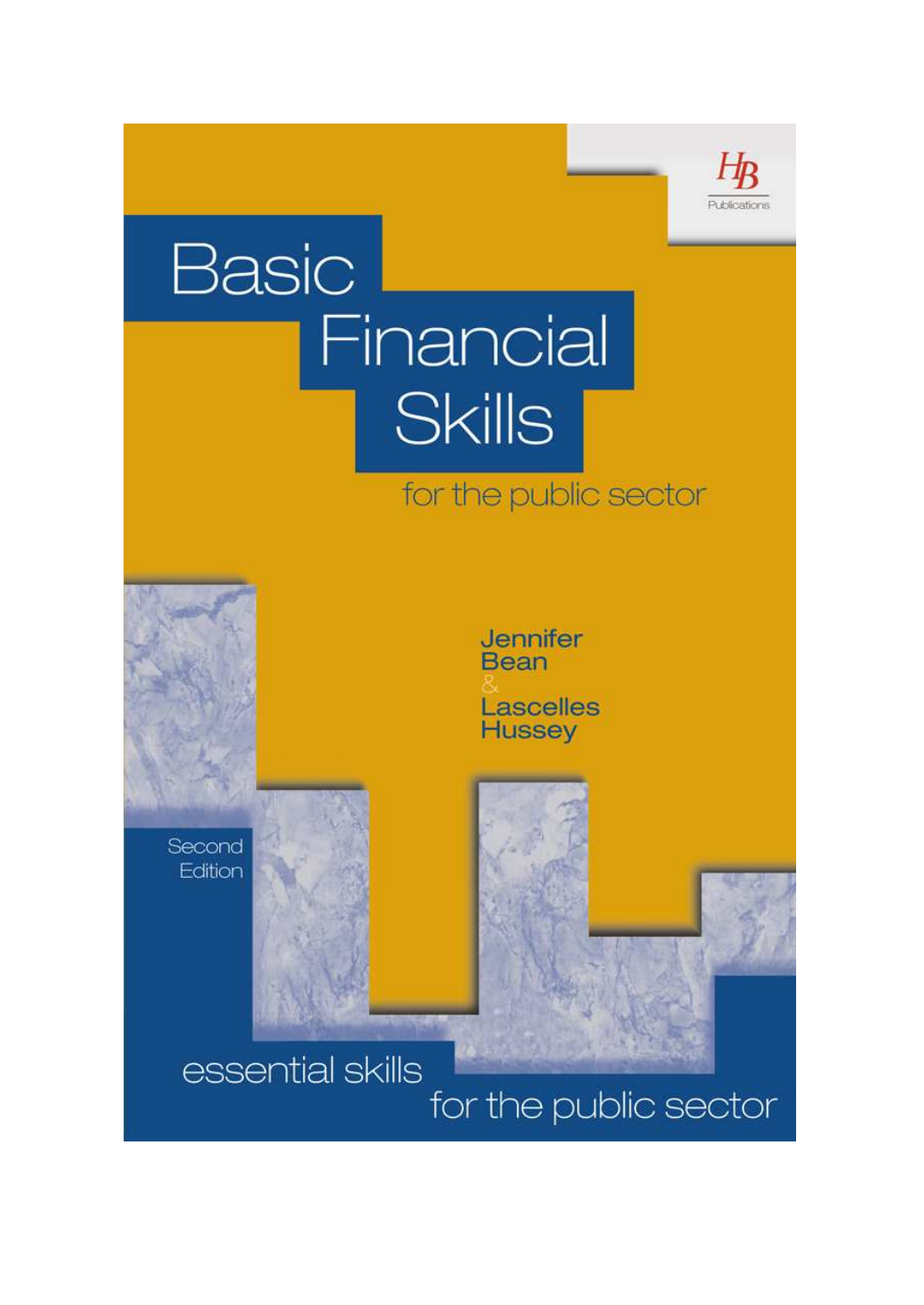*Basic Financial Skills for the Public Sector* 

# Basic Financial Skills

## for the **Public Sector**

Second Edition

## **Essential Skills for the Public Sector**



Jennifer Bean Lascelles Hussey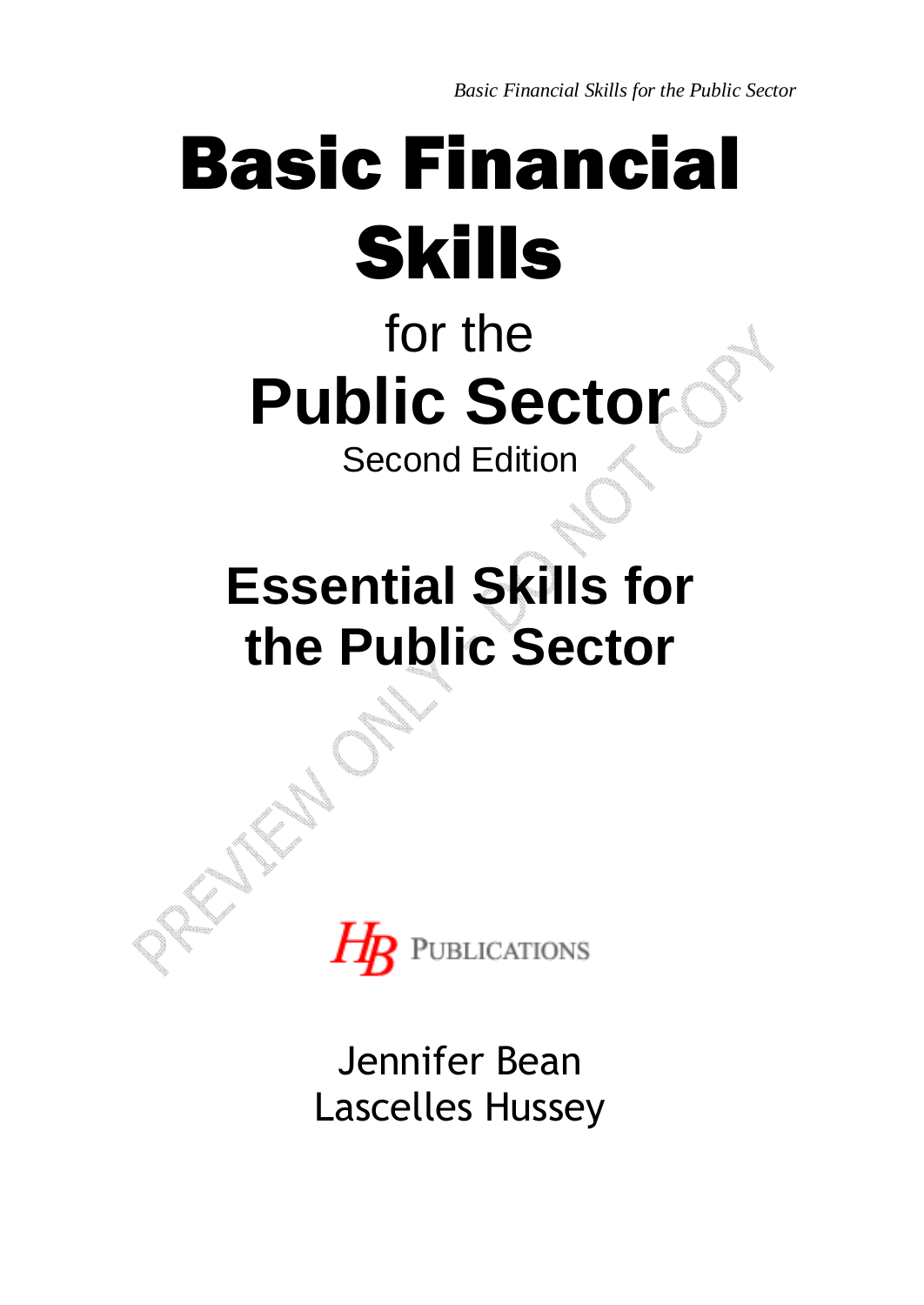## HB PUBLICATIONS (Incorporated as Givegood Limited)

**Published by:** 

### **HB Publications London, England**

First Published 2000 © HB Publications Second Edition 2011 © HB Publications

British Library Cataloguing in Publication Data

**ISBN** 978-1899448-64-7

© HB Publications (incorporated as Givegood Limited) 2011. All rights reserved; no part of this publication may be reproduced, stored in a retrieval system, or transmitted, in any form or by any means, electronic, mechanical, photocopying, recording, or otherwise, without either the prior written permission of HB Publications or a licence permitting restricted copying issued by the Copyright Licensing Agency. This book may not be lent, resold, hired out or otherwise disposed of by way of trade in any form of binding or cover other than that in which it is published, without the prior consent of HB Publications.

For further information see www.hbpublications.com and www.fci-system.com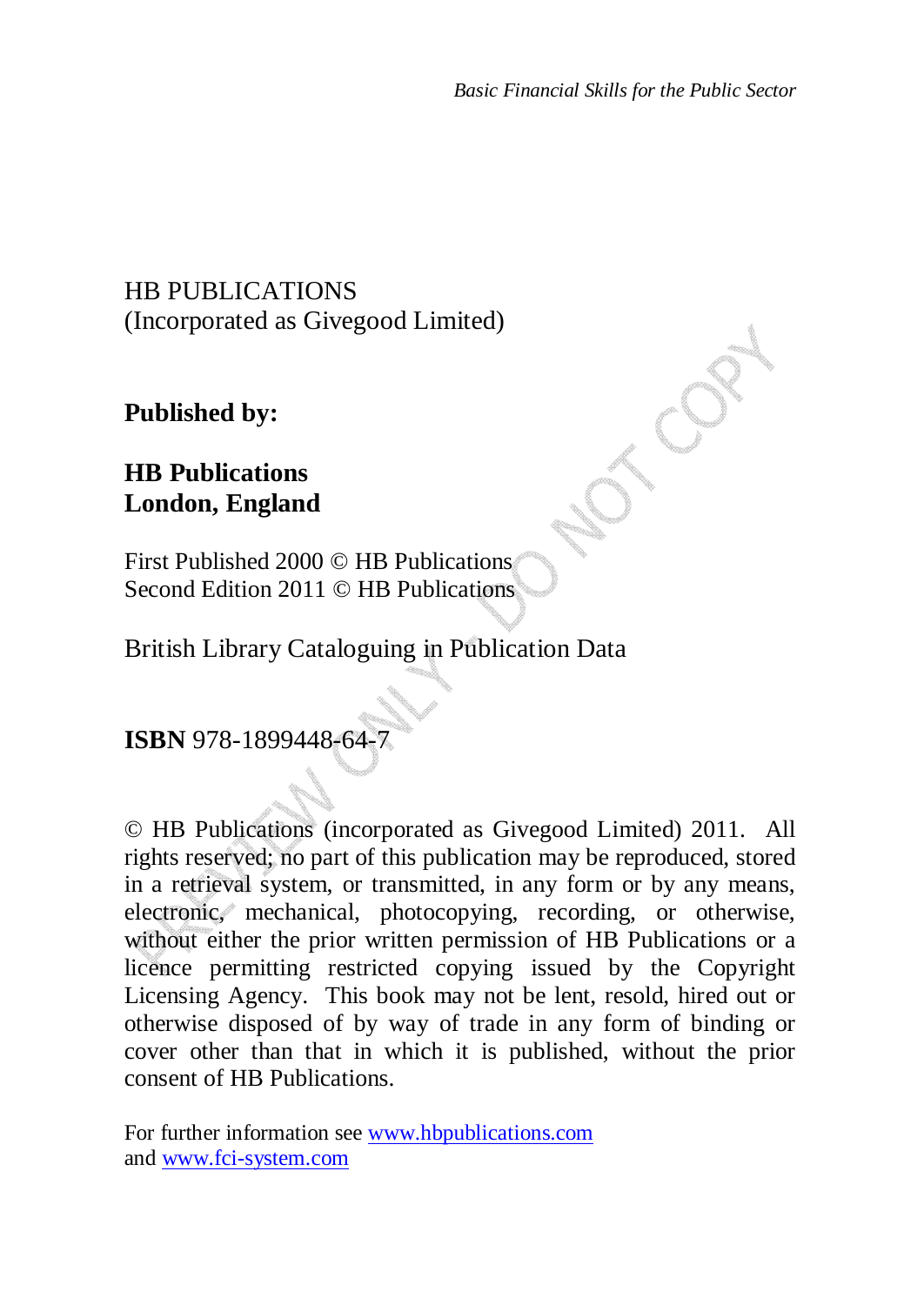# **Contents**

### **INTRODUCTION**

#### **BASIC CALCULATIONS**

Using Your Calculator Fractions and Percentages Calculating Budget Profiles Calculating Projected Outturns

#### **USING STATISTICS**

Importance of Statistical Information Calculating Averages - mean, median, mode Interpreting Statistical Data **Probability** 

#### **USING SPREADSHEETS**

Basic Spreadsheet Functions Why use Spreadsheets Developing Financial Spreadsheets

#### **PROJECT APPRAISAL**

Project Appraisal Techniques Payback Period (PB) Return on Investment (ROI) Net Present Value (NPV) Internal Rate of Return (IRR)

#### **PRESENTING FINANCIAL INFORMATION**

Using Tables Using Graphs and Charts

#### **SOLUTIONS TO EXERCISES**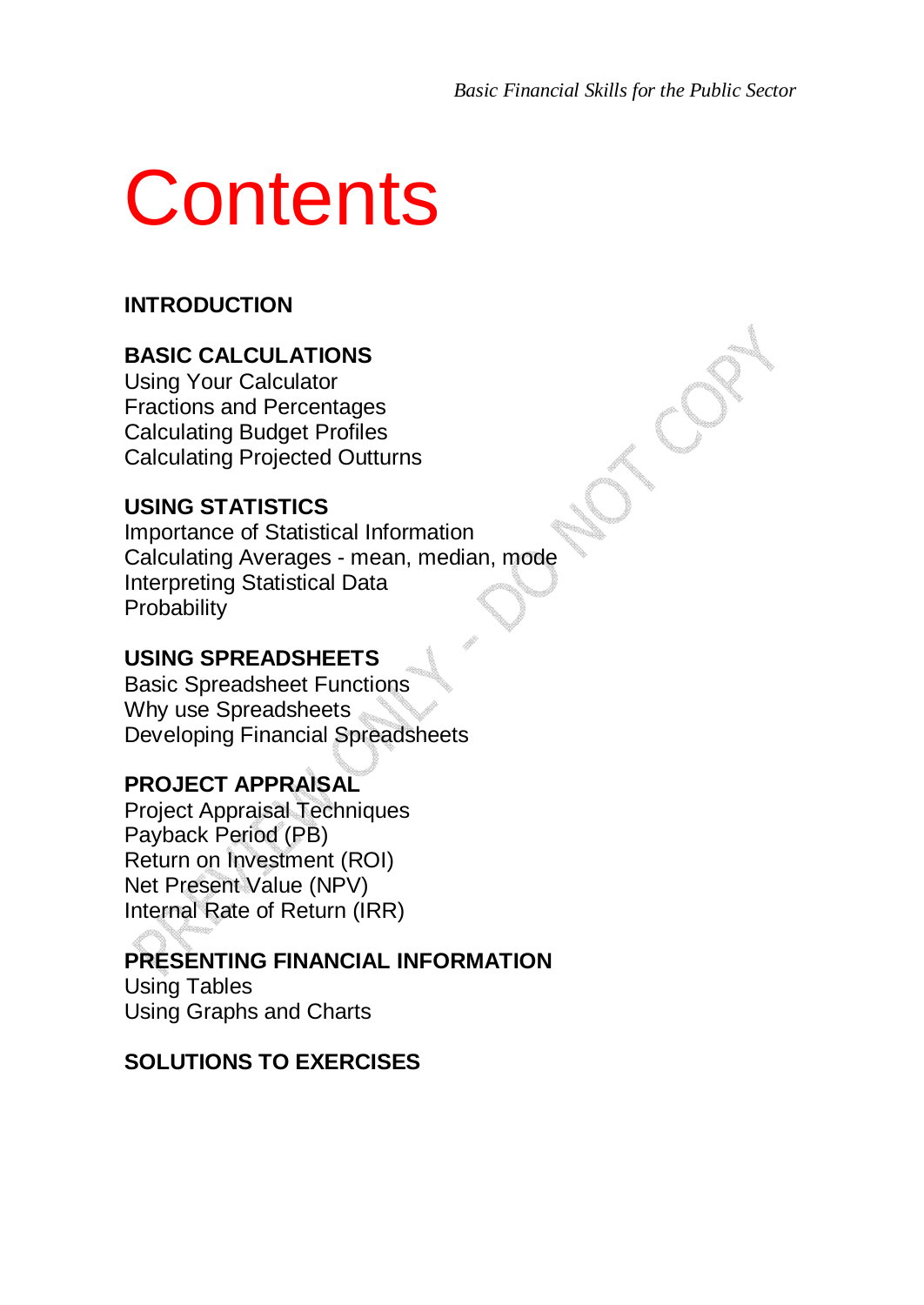## Chapter 1

## **Introduction**

Public sector managers will increasingly find finance to be an important part of their role, and a basic understanding of finance is now essential to the delivery of "value for money" services.

This book seeks to provide the public sector manager with basic skills often overlooked in other finance texts. It is usually assumed that managers know how to use a calculator, and that they are familiar with certain basic calculations such as percentages. There is also an assumption that a manager is able to present information in a numerical format, and can undertake data analysis in order to make management decisions which may have financial implications. This book does not make these assumptions. It gives a quick overview of the underpinning knowledge needed to use and manipulate figures effectively. The key areas covered show the reader how to undertake basic calculations; use statistics; make use of spreadsheets; appraise projects; and present financial information.

Basic Financial Skills for the Public Sector provides useful reference material which can be used as part of a manager's own personal development. The book contains exercises that encourage the reader to focus on the issues covered therein.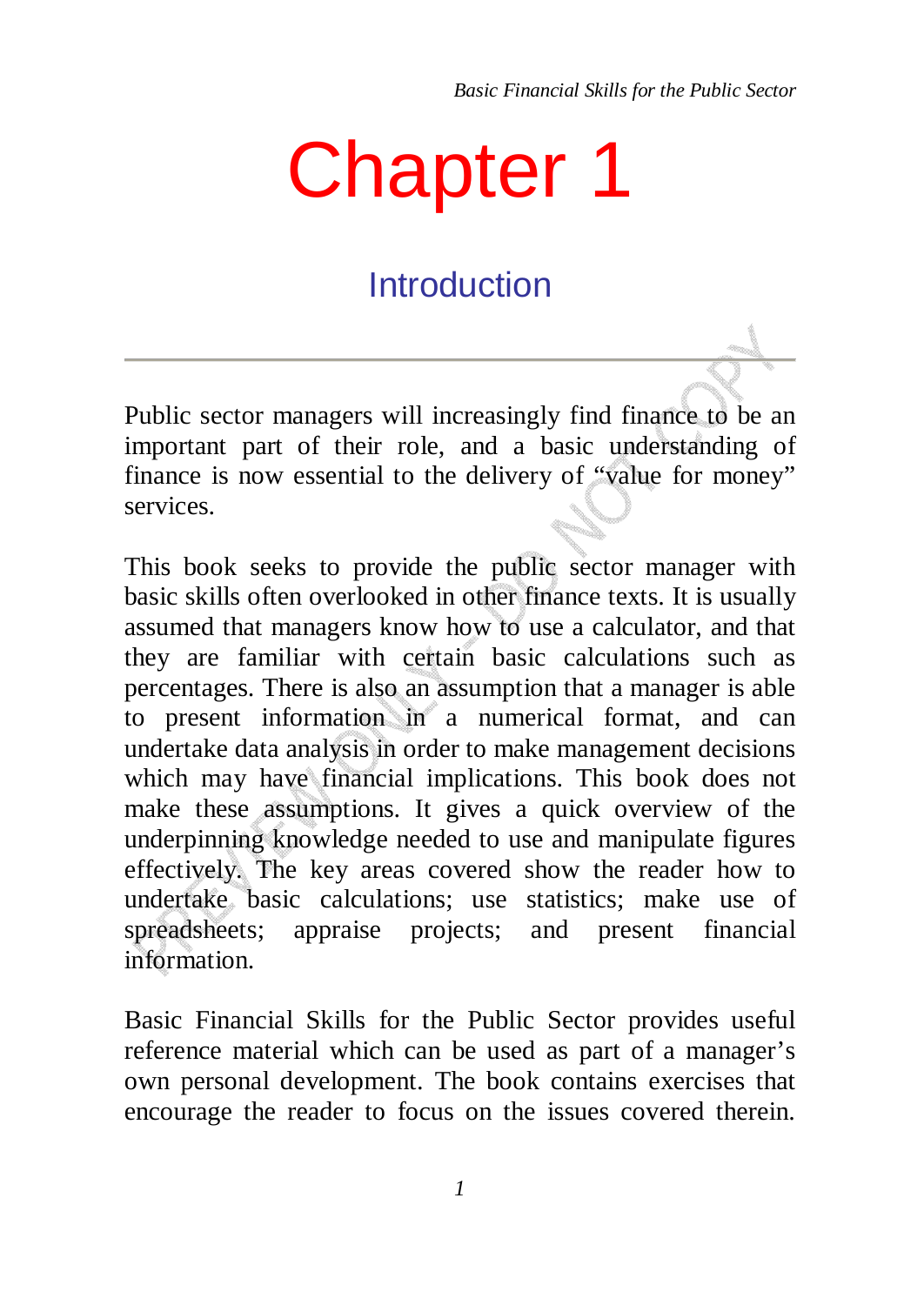Suggested solutions for the exercises are provided in the final section of the text.

This book is one of a series of "Essential Skills for the Public Sector" titles. The series aims to assist public sector managers become more efficient and effective in carrying out their important management responsibilities. We consider this book to be an important part of the tool kit for public sector management development.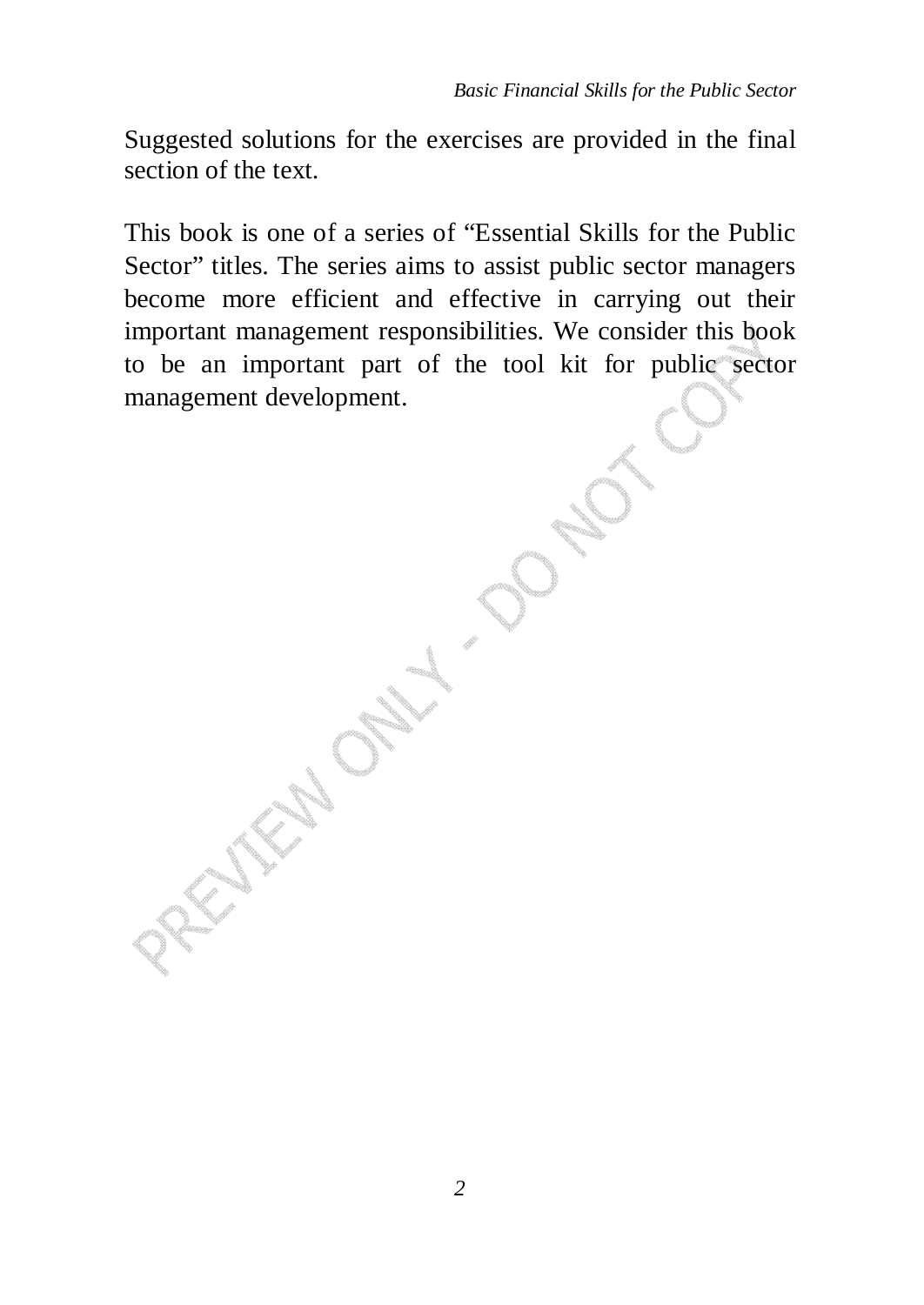## Chapter 2

Basic Calculations

## *Using Your Calculator*

In order to undertake simple financial calculations, it is necessary to understand how to use a calculator. Shown below is a diagram of the most common and basic calculator functions:

| $M+$                   | М-             | ΜR     | MC  | Χ |
|------------------------|----------------|--------|-----|---|
| $\%$                   | $\overline{I}$ | 8      | 9   | ÷ |
|                        | 4              | 5      | 6   |   |
| $\mathsf C$            |                | $\geq$ | 3   | ÷ |
| $\mathbb{A}\mathbb{C}$ | Ō              |        | $=$ |   |

The function keys shown above are described as follows:

| Symbol | <b>Function</b> | <b>Symbol</b> | <b>Function</b> |
|--------|-----------------|---------------|-----------------|
|        | Addition        |               | Multiplication  |
|        | Subtraction     |               | Division        |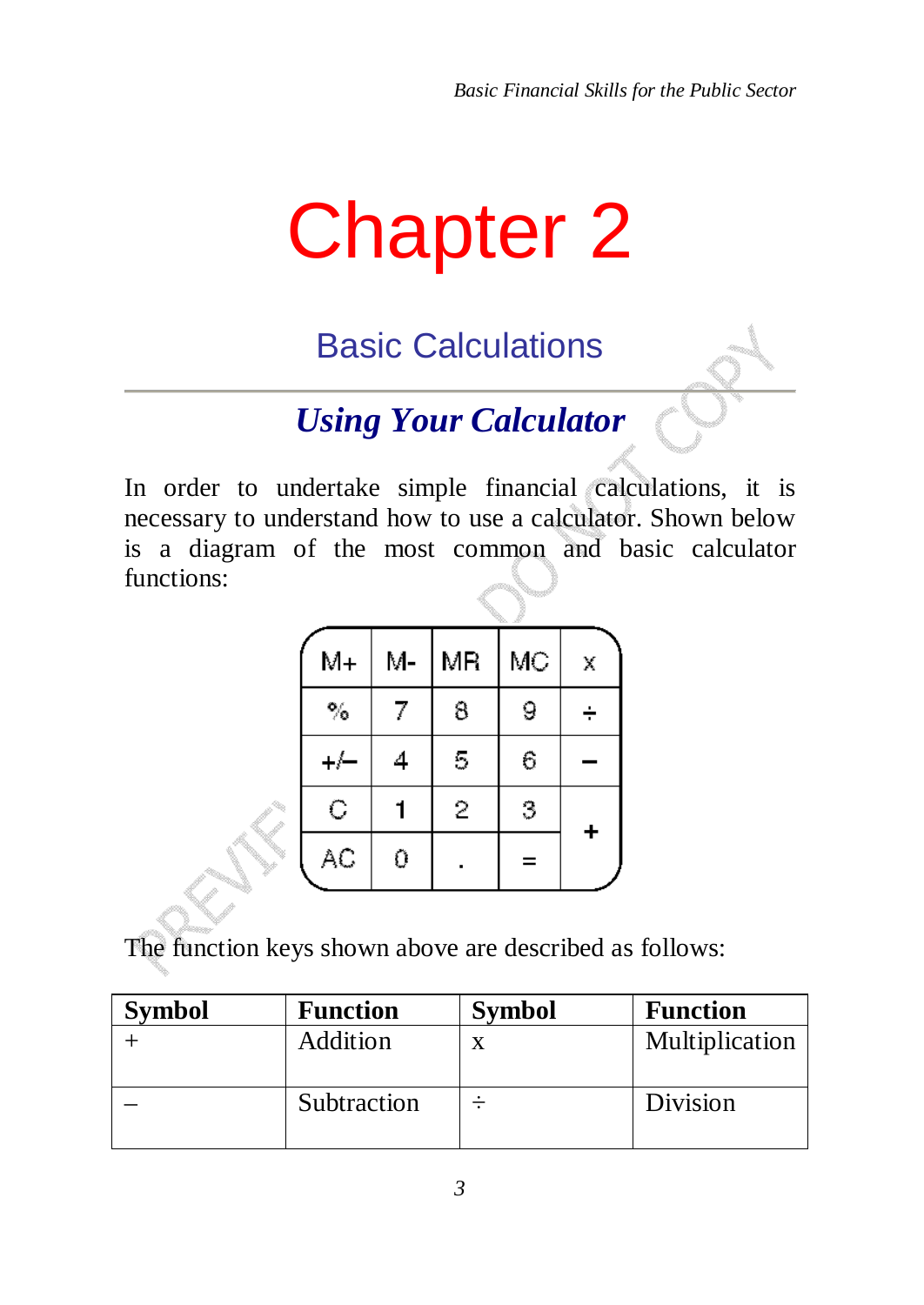| <b>Symbol</b> | <b>Function</b>                                               |  |
|---------------|---------------------------------------------------------------|--|
| $M_{\pm}$     | Memory plus: adds numbers to the total figure in the memory   |  |
| M-            | Memory minus: subtracts numbers from the total figure in      |  |
|               | the memory                                                    |  |
| <b>MR</b>     | Memory recall: shows the figure being held in the memory      |  |
| MC            | Memory clear: clears the memory to zero                       |  |
| $=$           | Equals sign: gives the outcome of all the mathematical        |  |
|               | functions undertaken to that point                            |  |
| $\mathcal{C}$ | Clear: clears the number currently entered on the calculator  |  |
|               | without clearing the whole calculation being undertaken. For  |  |
|               | example, if an error is made whilst adding a series of        |  |
|               | numbers, the last entry can be cleared using this key and the |  |
|               | correct number entered and the addition continued             |  |
| $+/-$         | Plus to Minus: changes a positive number into a negative      |  |
|               | number or vice versa                                          |  |
| AC            | All Cancel: pressing this key will clear all numbers and      |  |
|               | functions                                                     |  |
| $\frac{0}{0}$ | Percentage: this key performs percentage calculations         |  |

These function keys are common to all calculators. An understanding of the above is all that is required for the majority of financial exercises likely to be encountered by the public sector manager.

## *Fractions and Percentages*

Fractions and percentages are amongst the most common calculations needed for the presentation and analysis of numerical data. The public sector manager needs to be very conversant in how to calculate, and then present fractions and percentages.

Fractions show the number of parts of a whole number. For example, 10 people out of 50 is represented as a fraction of 10 over 50, where 10 represents the **numerator** and 50 the **denominator.**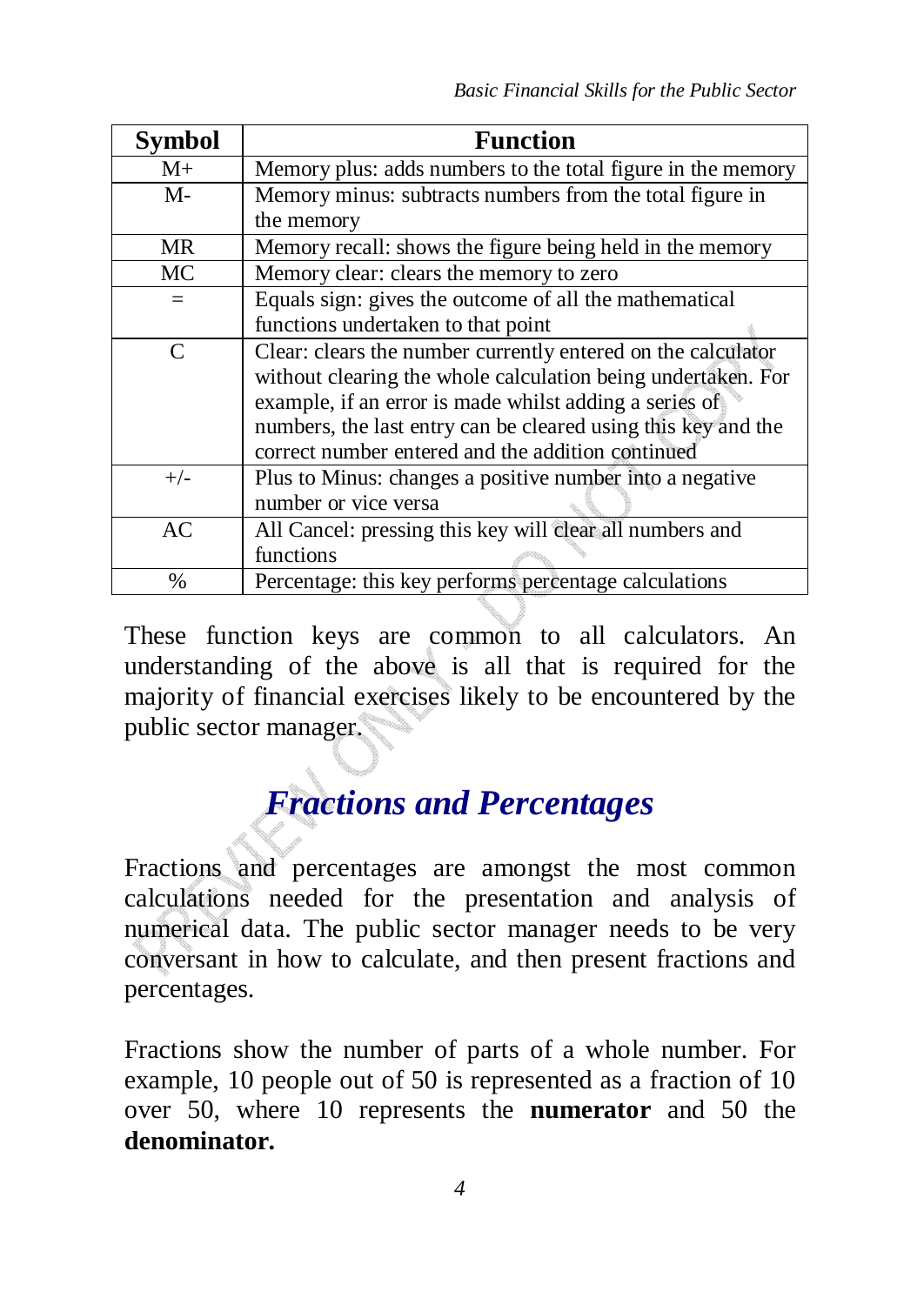It is normal to show fractions in the following way:

### 10 50

This fraction is ten fiftieths. Fractions are usually shown at their lowest possible level, which is to have the numerator and denominator as near to 1 as possible. In this case, if you divide the numerator and denominator by 10 (which is the common denominator), the fraction becomes one fifth. For example, if 10 out of 50 people were satisfied with the service, this could be stated as "one fifth" were satisfied. In order to identify the common denominator, it is necessary to establish the largest number by which both the denominator and numerator can be divided.

It is common to express fractions in terms of percentages. This is particularly useful when the fraction is not one of the more commonly used fractions, but a more complex number such as 32 over 71. Percentages express the fraction in terms of parts of one hundred. In order to calculate the percentage, one must undertake the division represented by the fraction. In the above example, this is 1 divided by 5, which equals 0.2. This is then multiplied by 100 to give 20, (20 per cent) which represents 20 parts of 100.

Percentages are easily calculated with the aid of a calculator by following these steps:

| Enter the numerator   | e.g. |                          |
|-----------------------|------|--------------------------|
| Press divide          |      | $\div$                   |
| Enter the denominator | e.g. | $\overline{\phantom{a}}$ |
| Press percentage      |      | $\frac{0}{6}$            |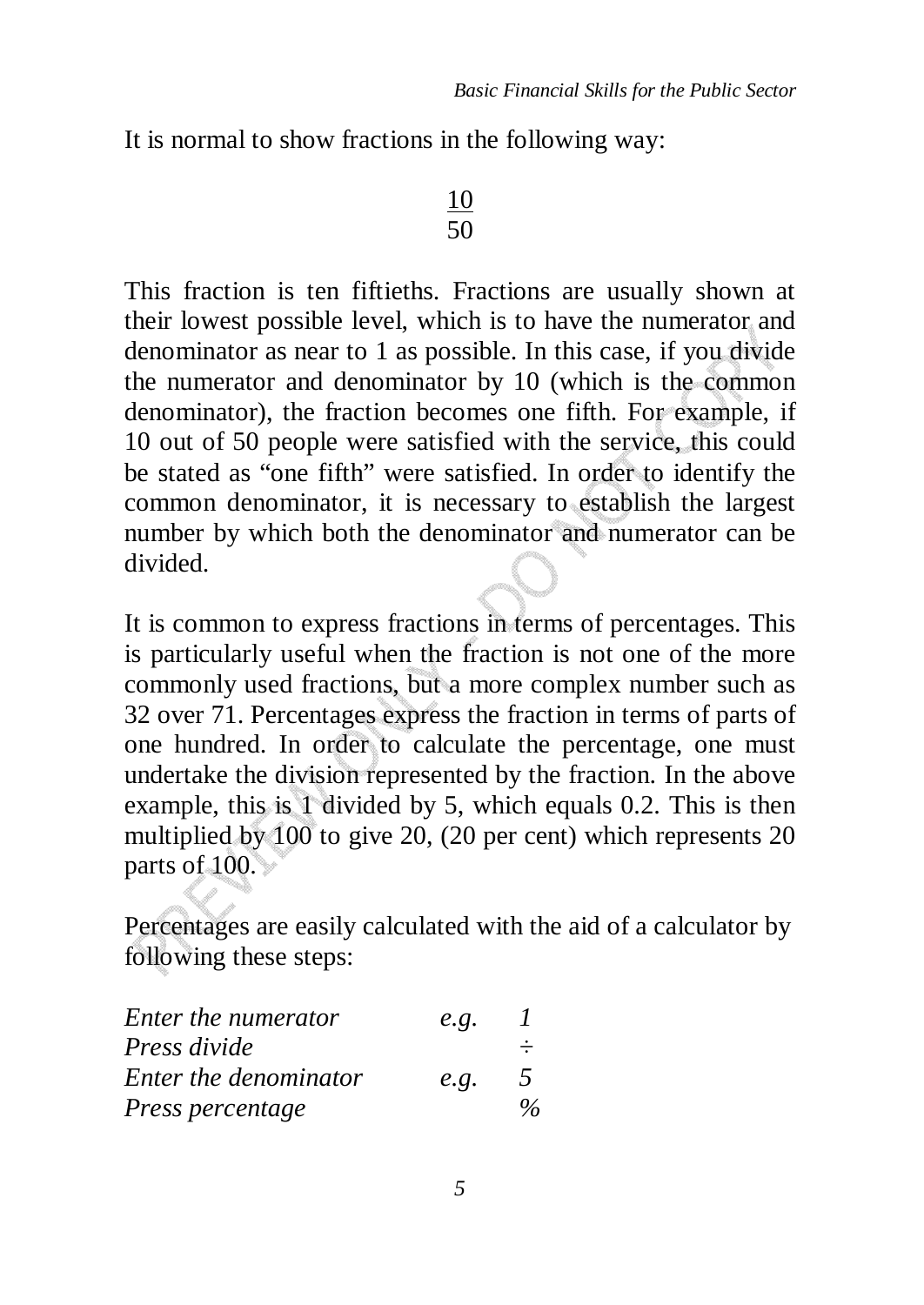## **The calculator will then display the result as 20 which represents 20%.**

We could also calculate 20% of a number, for example, 20% of 50. This is again easily performed using the calculator as follows:

| Enter the number            | 50   |  |
|-----------------------------|------|--|
| Press multiply              | х    |  |
| Enter the percentage amount | 20   |  |
| Press percentage            | $\%$ |  |

## **The calculator will then display the result as 10**

Managers are often required to calculate the percentage increase or decrease of activities. For example, calculate the percentage increase in users of a service that has increased from 500 to 575. Again, the following steps are undertaken:

| Identify the increase in absolute terms (ie 575 - 500) | 75            |
|--------------------------------------------------------|---------------|
| Press divide                                           |               |
| Enter the base figure, ie the figure from which        |               |
| we are increasing                                      | 500           |
| Press percentage                                       | $\frac{0}{6}$ |

## **The calculator will then display the result as 15 which represents a 15% increase.**

If the number of users has fallen from 500 to 450, then the following steps are necessary to identify the percentage decrease: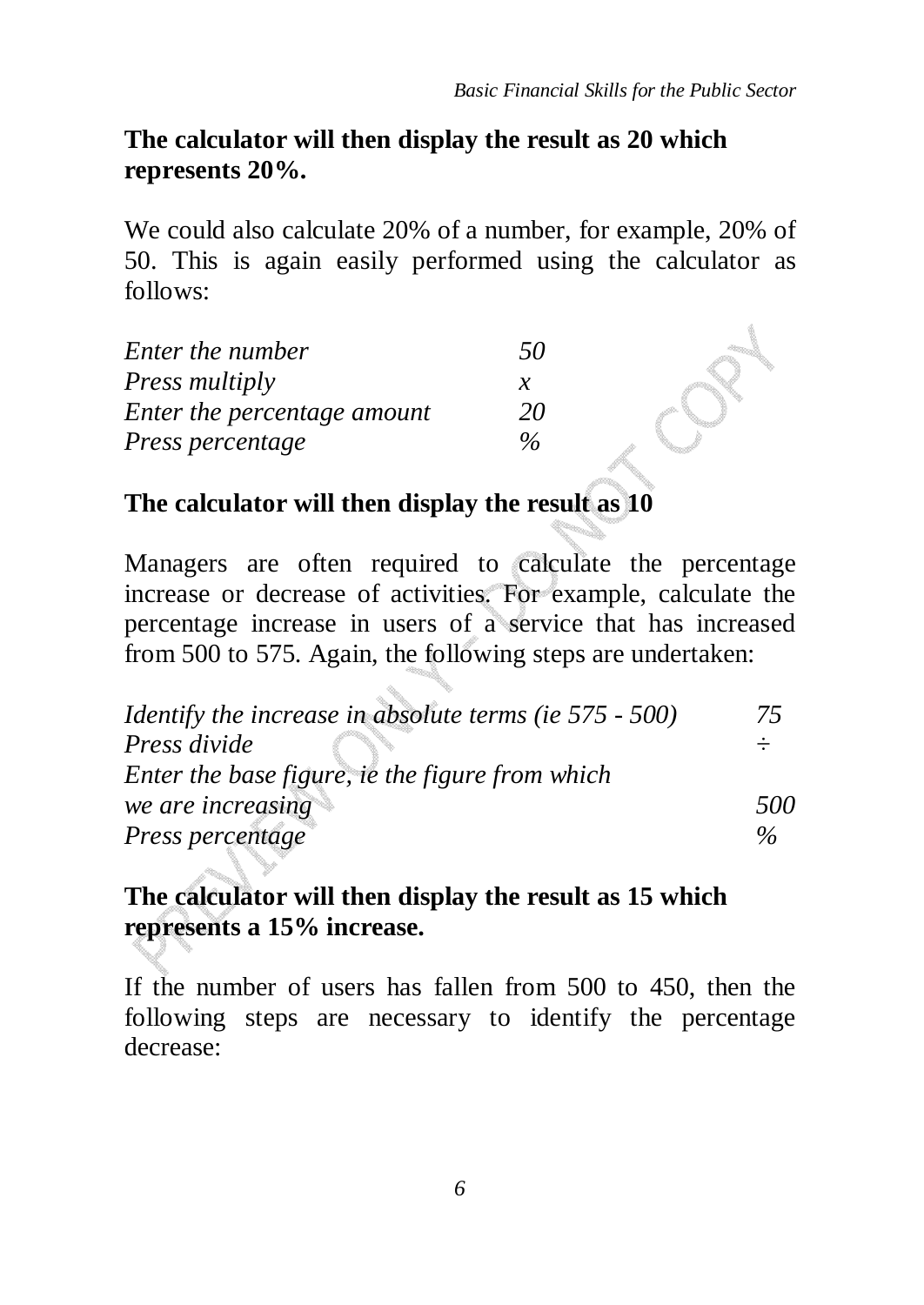| <i>Identify the decrease in absolute terms (ie 500 - 450)</i> | 50            |
|---------------------------------------------------------------|---------------|
| Press divide                                                  |               |
| Enter the base figure, ie the figure from which               |               |
| we are decreasing                                             | 500           |
| Press percentage                                              | $\frac{0}{6}$ |

### **The calculator will then display the result as 10 which represents a 10% decrease.**

Percentages are a common and useful tool for any manager wishing to present information requiring:

- *Comparisons year on year*
- *Comparisons between different activities*
- *Comparisons between similar activities*
- *Trends*
- *Growth rates*
- *Occupancy rates*
- *Profit margins*
- *Direct v Indirect Costs ......and so on*

It is useful to be aware of the most common fractions and their corresponding percentages, and these are presented in the following table:

| Fraction | Percentage % | Fraction | Percentage % |
|----------|--------------|----------|--------------|
|          | 50.0         | 1/8      | 12.5         |
|          | 25.0         | 3/8      | 37.5         |
| 3/4      | 75.0         | 5/8      | 62.5         |
| 1/3      | 33.3         | 7/8      | 87.5         |
| 2/3      | 66.6         |          | 20.0         |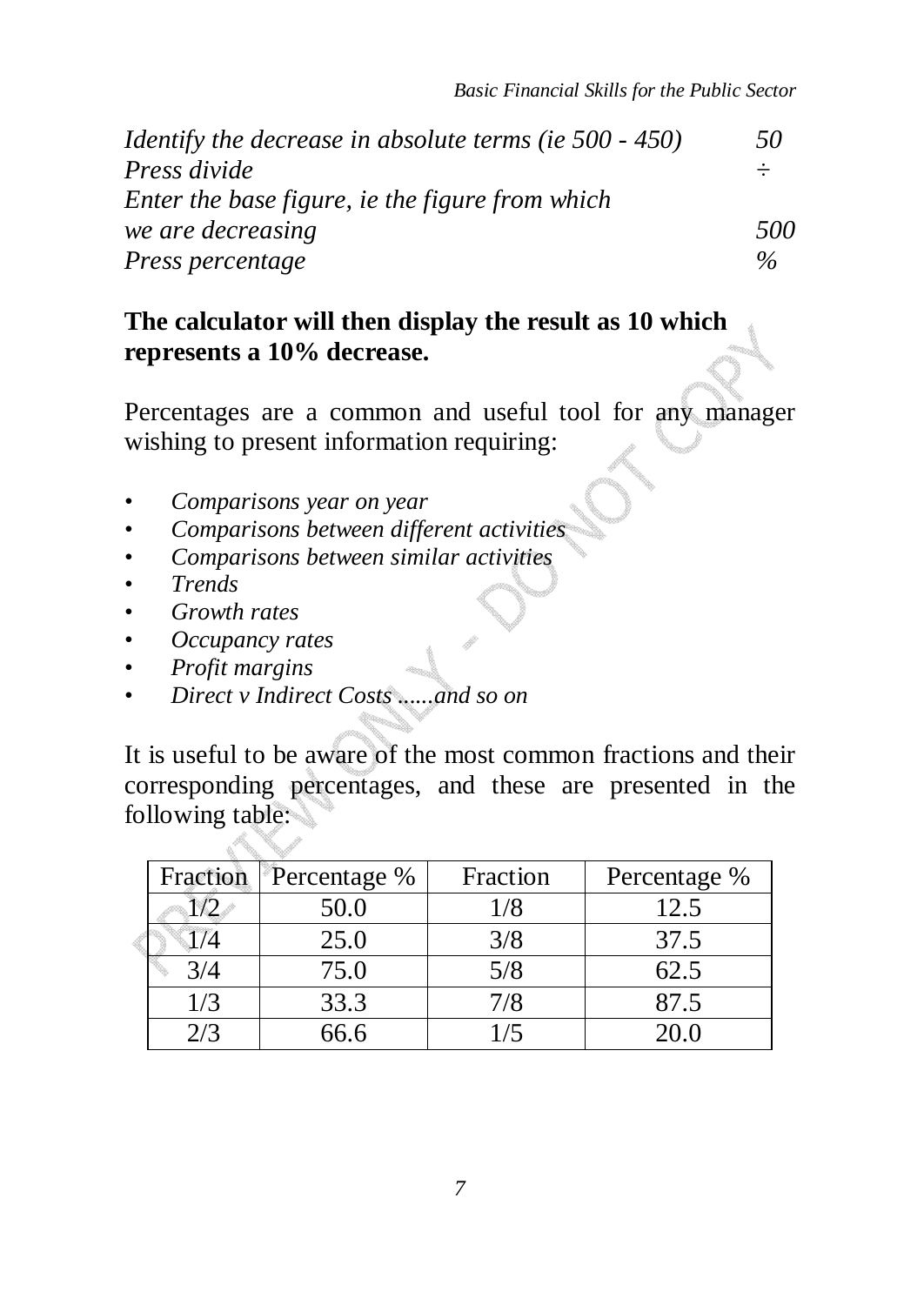## *Calculating Budget Profiles*

Many public sector managers now hold some form of budgetary responsibility which may involve them in budget preparation and monitoring. One important tool in the preparation and monitoring of budgets is "profiling". Profiling the budget allows the manager to predict and plan how a particular budget will be spent during the year. In some areas, this is crucial as the budget may be heavily affected by peaks and troughs in demand. This may arise as a result of seasonal fluctuations or planned events.

A profiled budget enables the manager to take greater control over the pattern of expenditure, and identifies large over or under spending sooner rather than later. A "straight-line profile" assumes that a budget is spent in twelve equal amounts during the year. For many budgets this is unlikely and a more accurate profile should be developed based on the pattern of expenditure over time.

Profiled budgets are easily created using percentages. The manager should identify what percentage of the budget will be spent monthly, and this can then be used to allocate financial resources. For example:

*A social services department provides home care services for older people. They have undertaken research into the patterns of annual expenditure in order to assist in budgetary control activities. This research shows that each year there is a significant increase in demand for services during the winter months. The average spend per client in the winter months is 50% higher than that for the rest of the year. The home care service also established that there was a continuing steady growth in demand year on year as numbers*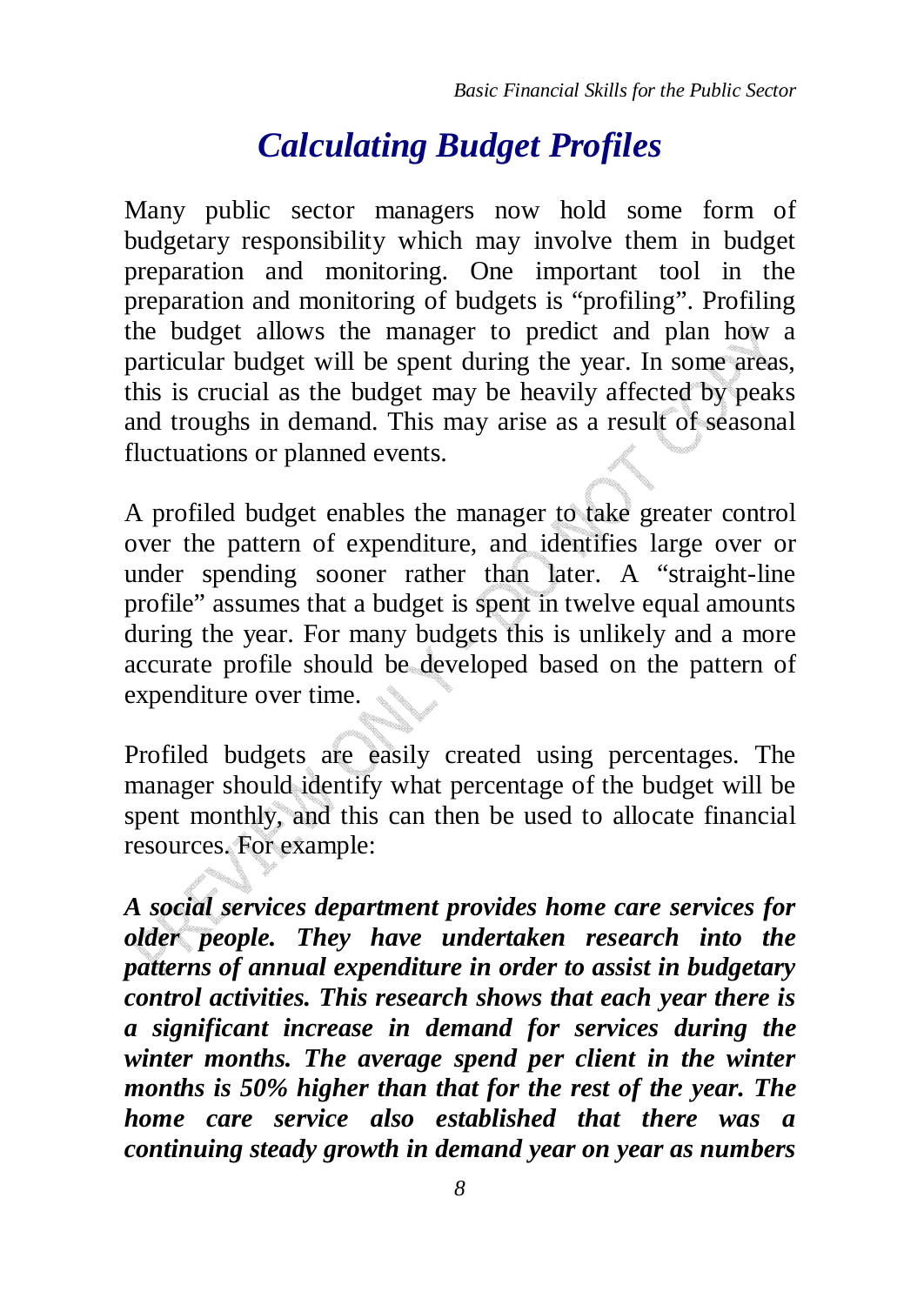*of users increase (more people are living longer). This general growth rate appears to be climbing year on year at a rate of 10%. With this information, the department is able to calculate a budget estimate for the following year using percentages.* 

*Assuming the average spend per client is £1,000 per month for spring, summer and autumn, and the number of clients for the previous year was 500, then the spend in the winter would be £1,500 (i.e. £1,000 + 50% of £1,000) and the number of clients for the following year would be 550 (i.e. 500 +10% of 500). Assuming no inflation, the budget calculation for the following year would be:* 

| <b>Spring, Summer &amp; Autumn</b>                                 |                    |
|--------------------------------------------------------------------|--------------------|
| 550 clients @ £1000 per client per month<br>multiplied by 9 months | 4,950,000          |
| Winter                                                             |                    |
| 550 clients @ £1500 per client per month                           |                    |
| multiplied by 3 months                                             | 2,475,000          |
| Total for the year                                                 | 7 <u>.425.</u> 000 |

The budget profile shows how the total budget should be spent over the twelve months. This would take into account the seasonal fluctuation with respect to the winter months. Based on the above example, the following table identifies the profile.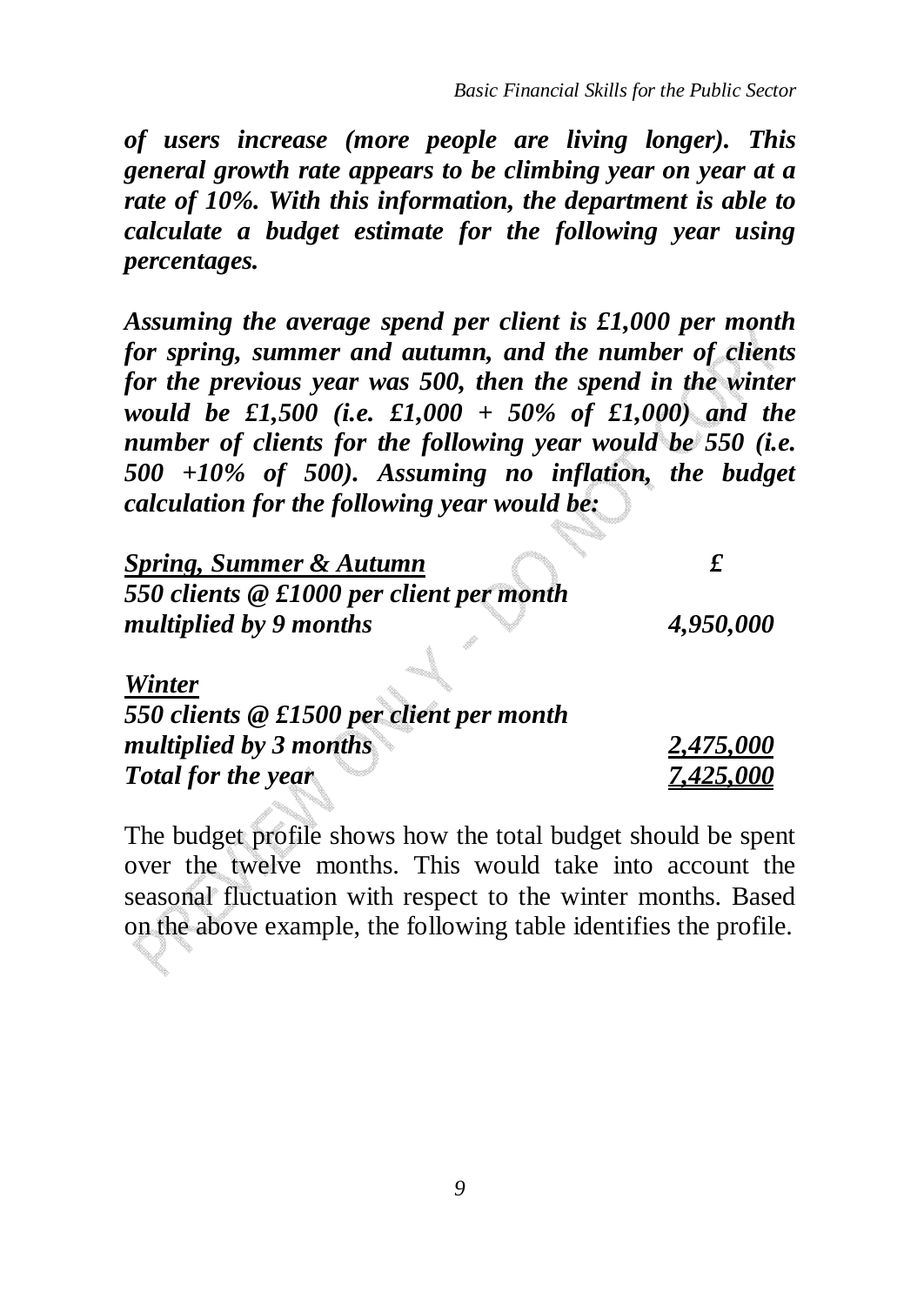| <b>Month</b> | <b>Planned</b><br><b>Expenditure</b> | Percentage<br>of Budget |
|--------------|--------------------------------------|-------------------------|
|              | (f)                                  | (% )                    |
| April        | 550,000                              | $7.4*$                  |
| May          | 550,000                              | 7.4                     |
| June         | 550,000                              | 7.4                     |
| July         | 550,000                              | 7.4                     |
| August       | 550,000                              | 7.4                     |
| September    | 550,000                              | 7.4                     |
| October      | 550,000                              | 7.4                     |
| November     | 550,000                              | 7.4                     |
| December     | 825,000                              | 11.1                    |
| January      | 825,000                              | 11.1                    |
| February     | 825,000                              | 11.1                    |
| March        | 550,000                              | 7.4                     |
| <b>Total</b> | 7,425,000                            | $100**$                 |
|              |                                      |                         |

\* e.g.  $550,000/7,425,000 \times 100 = 7.4\%$ 

\*\* rounded up

Note: The percentages are rounded to one decimal place.

It is usual to enter the budget profile onto the organisation's general ledger accounting system. However, the manager can also enter the profile onto a local accounting system or a spreadsheet. The comparison of the profiled expenditure against actual monthly expenditure, provides more accurate budget monitoring information.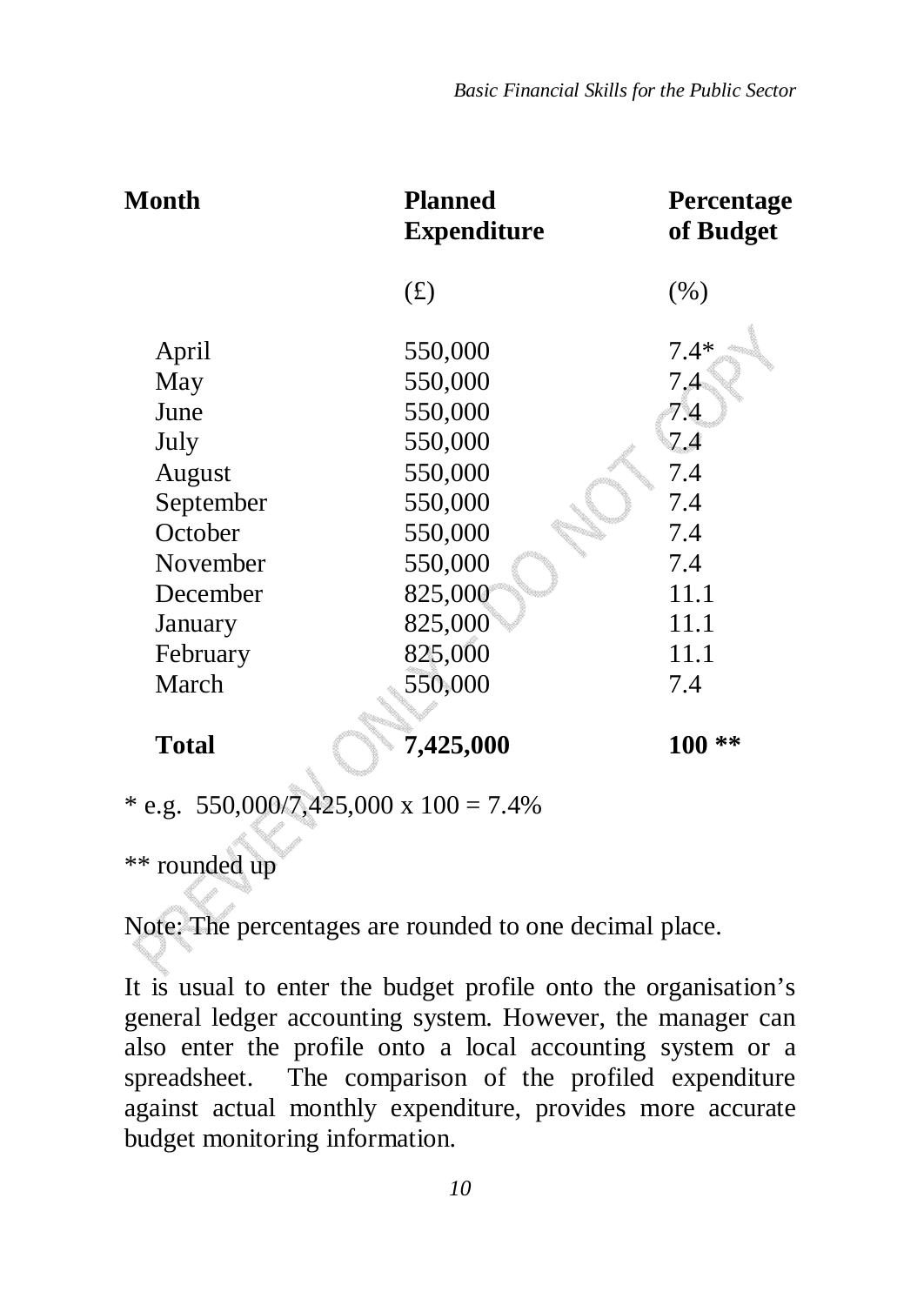## Exercise 4

## Using Statistics

Drawing on your own experience, indicate your use of statistics for each of the following areas:  $\Delta$ 

| <b>Purpose</b> | <b>How statistics have</b> | Where the data | <b>Potential</b>    |
|----------------|----------------------------|----------------|---------------------|
|                | been (could be)            | came (could    | <b>Improvements</b> |
|                | used                       | come) from     |                     |
| Performance    | e.g. percentage            | e.g. data time | collected at        |
| Measurement    | increase in                | log, client    | first meeting       |
|                | productivity, such as      | records,       |                     |
|                | number of clients          | performance    |                     |
|                | seen, number of            | indicators etc |                     |
|                | forms completed, etc       |                |                     |
|                |                            |                |                     |
|                |                            |                |                     |
|                |                            |                |                     |
|                |                            |                |                     |
|                |                            |                |                     |
|                |                            |                |                     |
|                |                            |                |                     |
|                |                            |                |                     |
| Decision       | e.g. reduced service       | e.g. general   | e.g. more           |
| Making         | demand levels,             | statistics on  | specific data       |
|                | leading to service         | population     | by client type      |
|                | closure                    | growth         | and by area         |
|                |                            |                |                     |
|                |                            |                |                     |
|                |                            |                |                     |
|                |                            |                |                     |
|                |                            |                |                     |
|                |                            |                |                     |
|                |                            |                |                     |
|                |                            |                |                     |
|                |                            |                |                     |
|                |                            |                |                     |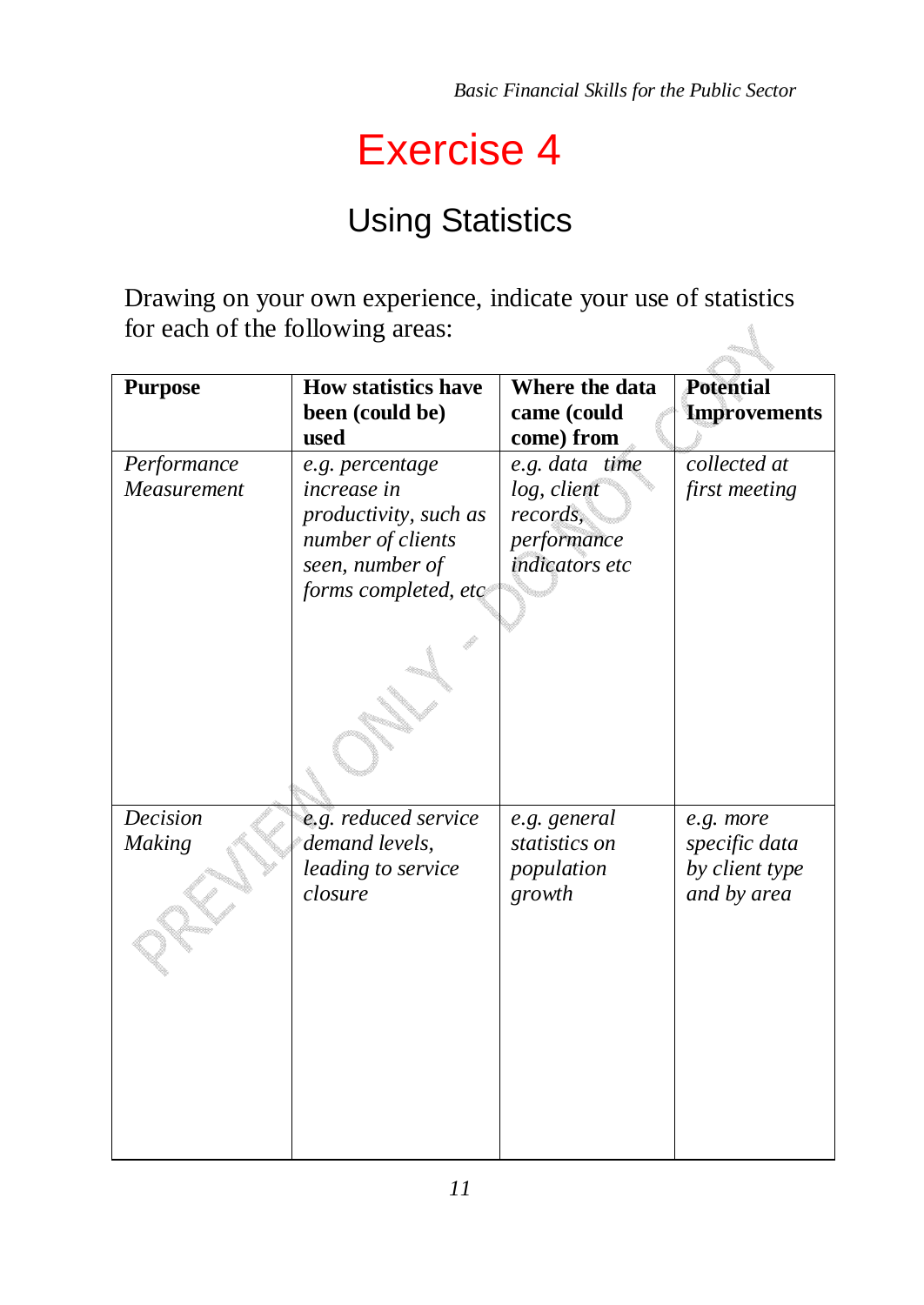| <b>Purpose</b>      | <b>How statistics have</b><br>been (could be)                                                                           | Where the data<br>came (could                                                                                   | <b>Potential</b><br><b>Improvements</b>                             |
|---------------------|-------------------------------------------------------------------------------------------------------------------------|-----------------------------------------------------------------------------------------------------------------|---------------------------------------------------------------------|
|                     | used                                                                                                                    | come) from                                                                                                      |                                                                     |
| Forward<br>Planning | e.g. estimating<br>Probabilities of<br>future events, i.e.<br>potential sickness<br>levels and need for<br>agency staff | e.g. historic data<br>on sickness<br>levels and trends<br>in work practice<br>that impact on<br>sickness levels | e.g. better<br>systems for<br>data collection<br>and<br>predictions |
|                     |                                                                                                                         |                                                                                                                 |                                                                     |
| Customer            | e.g. customer                                                                                                           | e.g. annual                                                                                                     | e.g. more                                                           |
| Relations           | satisfaction ratings                                                                                                    | customer survey,                                                                                                | frequent and                                                        |
|                     | and customer                                                                                                            | complaints                                                                                                      | specific survey                                                     |
|                     | complaints                                                                                                              | register                                                                                                        | forms, pro-<br>active<br>complaints<br>policy                       |
| <b>Marketing</b>    | e.g. promoting                                                                                                          | e.g. data from                                                                                                  | e.g.                                                                |
|                     | success, e.g.                                                                                                           | performance<br>indicators                                                                                       | coordination                                                        |
|                     | reduction on rent<br>arrears by $x\%$                                                                                   |                                                                                                                 | of information<br>to identify<br>successes                          |
|                     |                                                                                                                         |                                                                                                                 |                                                                     |